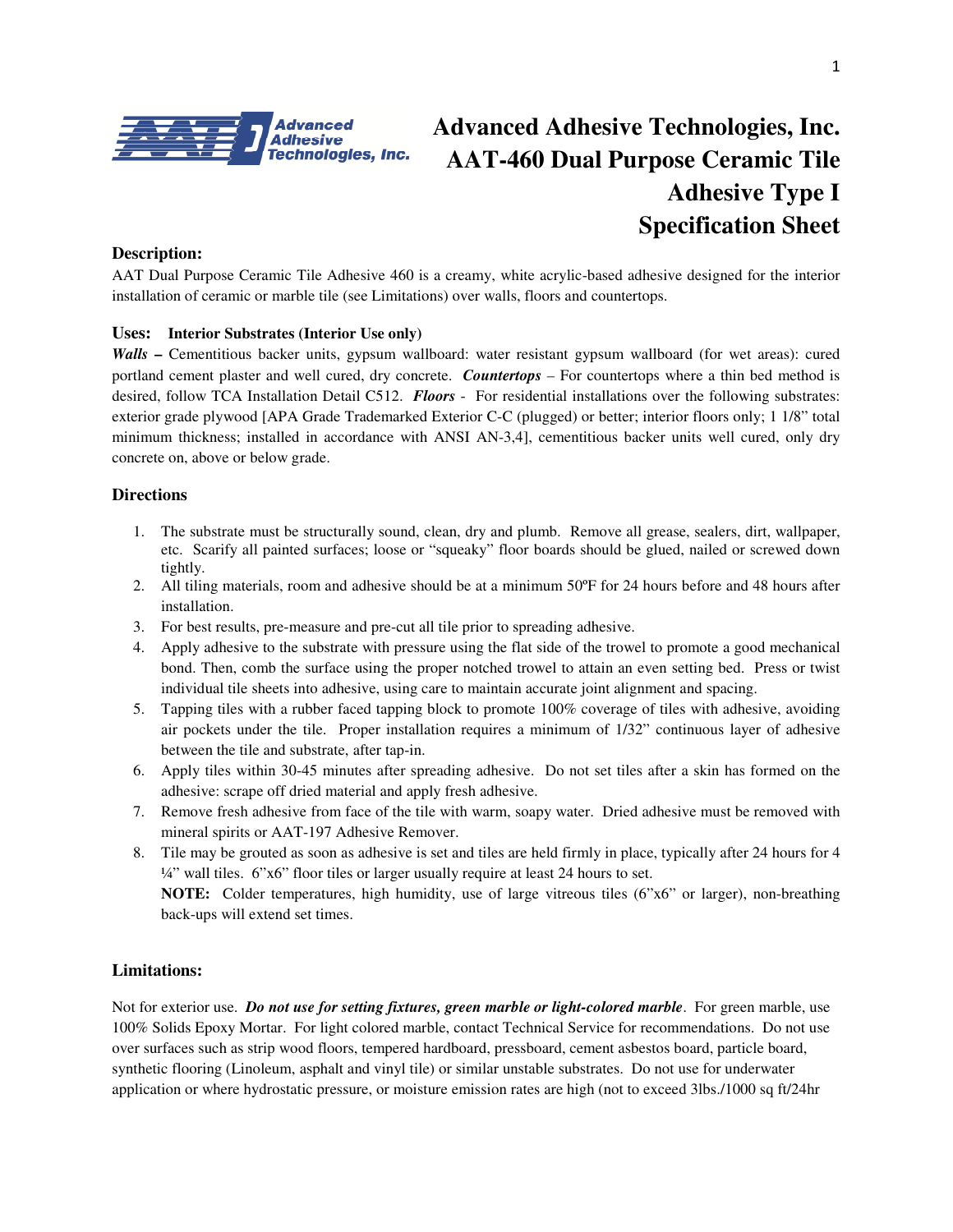period). The substrate pH must be in the range of 5-9. Do not use for floor applications of tiles with lugs; use thin set mortars. **Not for use with floor tiles larger than 8'x8"**.

### **Approximate Coverage / Trowel Sizes:**

- **· Up to 6" x 6"** included ceramic mosaics, standard wall tile, flat back and vitreous 3/16" x 5/32" v-notch trowel 41-48 square feet per gallon.
- **· Walls 6" x 6" to 12" x 12" Floors 6" x 6" to 8" x 8"** including: ceramic, vitreous, monocottura and quarry  $\frac{1}{4}$ " x  $\frac{1}{4}$ " x  $\frac{1}{4}$ " square notch trowel 25-30 square feet per gallon.
- **· Heavy tile (walls only)** including: heavy ceramic, vitreous, natural stone, marble, slate and pavers ¼" c 3/8" x ¼" square notch trowel 20-25 square feet per gallon.

Coverages will vary with the absorption of substrate and trowel size.

### **Warranty:**

AAT products are manufacturered to rigid Quality Control Specification and warranted to be free of defects. Defective Product brought to our attention within one year of manufacture will be replaced at no charge to our customer. Complete warranty information can be obtained by calling 800-AAT-GLUE and requesting a copy or by visiting our Website at www.aatglue.com.

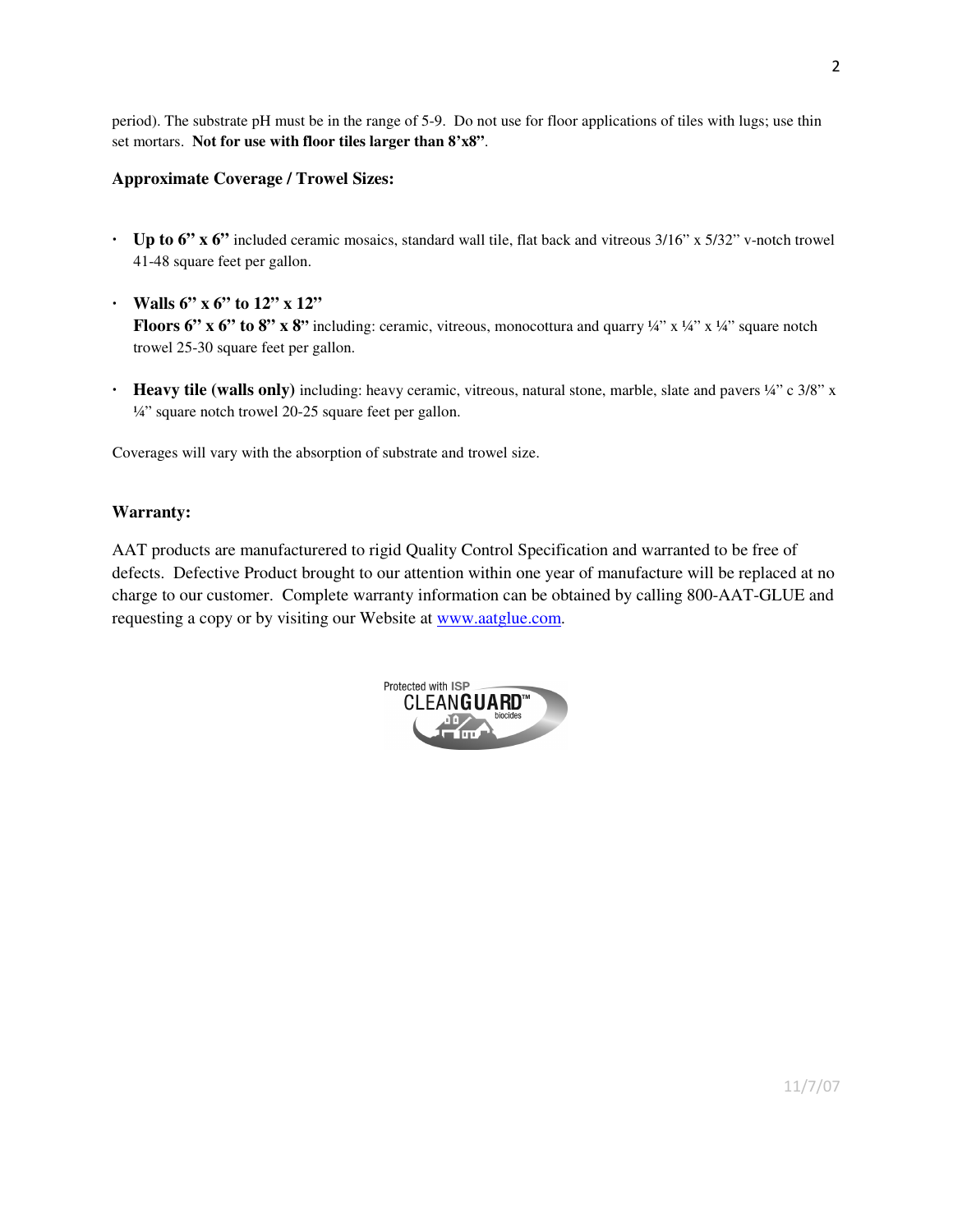

#### Safety Data Sheet

#### Print Date: May 13, 2015

## 1. Identification

- **•** Product Name: AAT-460
- 
- 

• Product Use: Dual Purpose Ceramic Adhesive • Manufacturer:  $\blacksquare$  Advanced Adhesive Technologies, Inc. 424 South Spencer Street Dalton, GA 30721 800-228-4583

• Emergency telephone number: Chemtrec 1-800-424-9300

# 2. Hazard(s) identification

#### **•** Classification of the substance or mixture

This product does not meet the criteria for classification as hazardous under the GHS and 29 CFR 1910.1200

| • Label elements<br>$\cdot$ GHS label elements<br>• Hazard pictograms<br>• Signal word<br>• Hazard statements<br>• Classification system: | Void<br>Void<br>Void<br>Void |
|-------------------------------------------------------------------------------------------------------------------------------------------|------------------------------|
| • NFPA rating (scale $0 - 4$ )<br>Health $= 1$<br>Fire = $0$<br>Reactivity = $0$                                                          |                              |

```
• HMIS-rating (scale 0 – 4) 
Health = 1 
Fire = 0Physical Hazard = 0
```
### 3. Composition/information on ingredients

- **•** Chemical characterization: Mixtures
- **•** Description: Adhesive
- **•** Dangerous components:
- No hazardous/reportable components

| Cas # 7732<br>'732-18-5 |         | Water | 1-48%<br>$\mathbf{a}$ |
|-------------------------|---------|-------|-----------------------|
| • Trade name:           | AAT-460 |       |                       |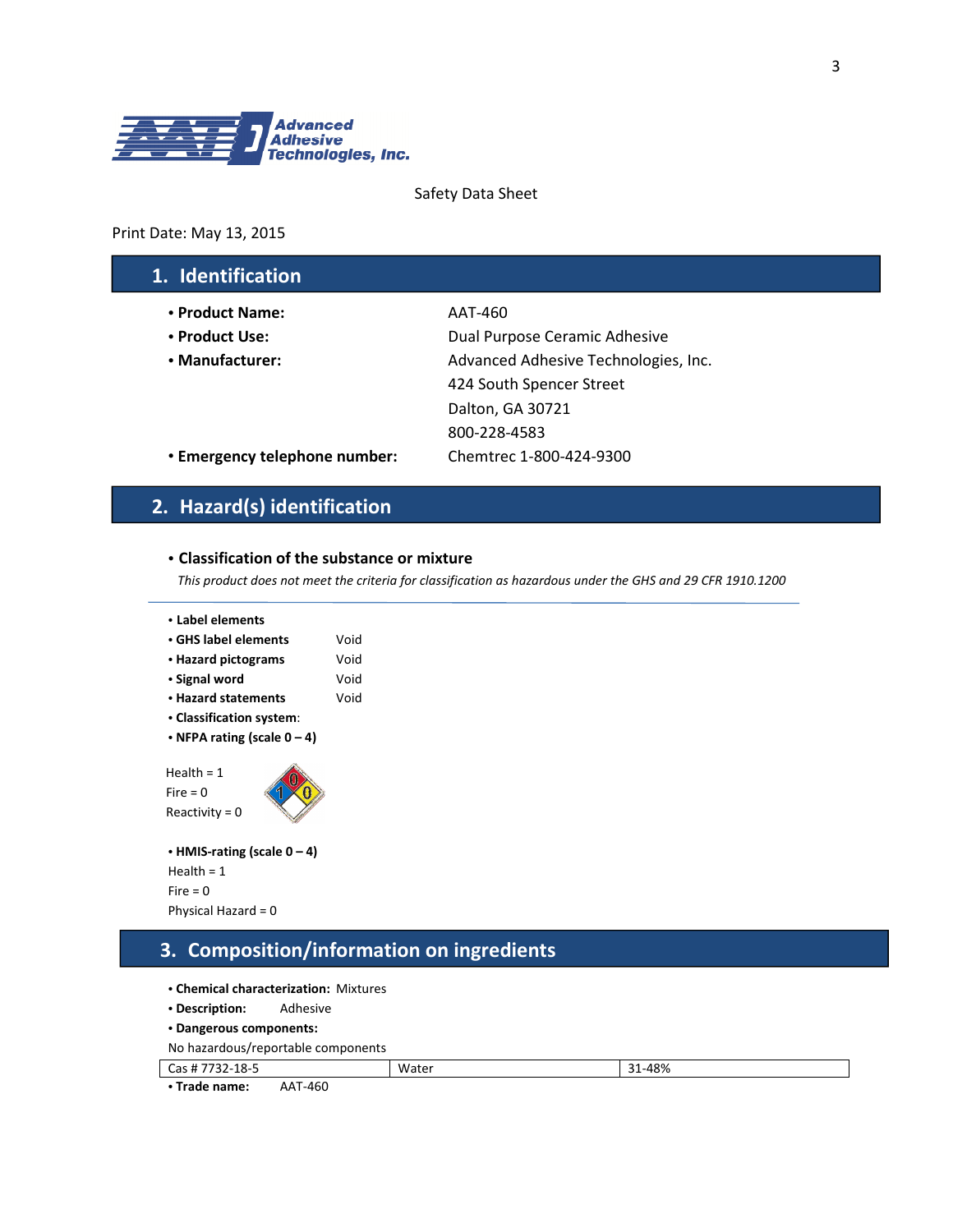### 4. First-aid measures

- **•** Description of first aid measures
- **•** After inhalation: Overexposure, remove to fresh air and seek medical attention.
- **•** After skin contact: Immediately wash with water and soap and rinse thoroughly.
- **•** After eye contact: Rinse opened eye for several minutes under running water.
- **•** After swallowing: Do not induce vomiting; immediately call for medical help.
- **•** Most important symptoms and effects, both acute and delayed: No further relevant information available.
- **•** Indication of any immediate medical attention and special treatment needed:

No further relevant information available

### 5. Fire-fighting measures

- **•** Extinguishing media
- **•** Suitable extinguishing agents:

CO2, extinguishing powder or water spray. Fight larger fires with water spray.

Use fire fighting measures that suit the environment.

- **•** Special hazards arising from the substances or mixture: Dried solids can burn and release toxic fumes and vapors.
- **•** Advice for firefighters
- **•** Protective equipment: Protective clothing and respiratory protective device.

### 6. Accidental release measures

**•** Personal precautions, protective equipment and emergency procedures

 Wear protective equipment. Keep unprotected persons away. Ensure adequate ventilation

- **•** Environmental precautions: Dilute with water.
- **•** Methods and material for containment and cleaning up:

 Absorb with liquid-binding material (sand, diatomite, acid binders, universal binders, sawdust) Wash area thoroughly with water.

 Dispose of contaminated material as waste in accordance with federal state and local regulations. Ensure adequate ventilation.

**•** Reference to other sections

See section 7 for information on safe handling

See section 8 for information on personal protection equipment

See section 13 for disposal information

### 7. Handling and storage

#### **•** Precautions for safe handling

Avoid prolonged or repeated contact with skin.

Avoid contact with eyes.

Wash thoroughly after handling.

- **•** Information about protection against explosions and fires: No special measures required.
- **•** Conditions for safe storage, including any incompatibilities
- **•** Storage
- **•** Requirements to be met by store rooms and receptacles:

Store above 40°F. Freeze-thaw stable up to five cycles at 20°F.

- **•** Information about storage in one common storage facility: Not required
- **•** Further information about storage conditions: Protect product from freezing.
- **•** Specific end use(s) No further relevant information available.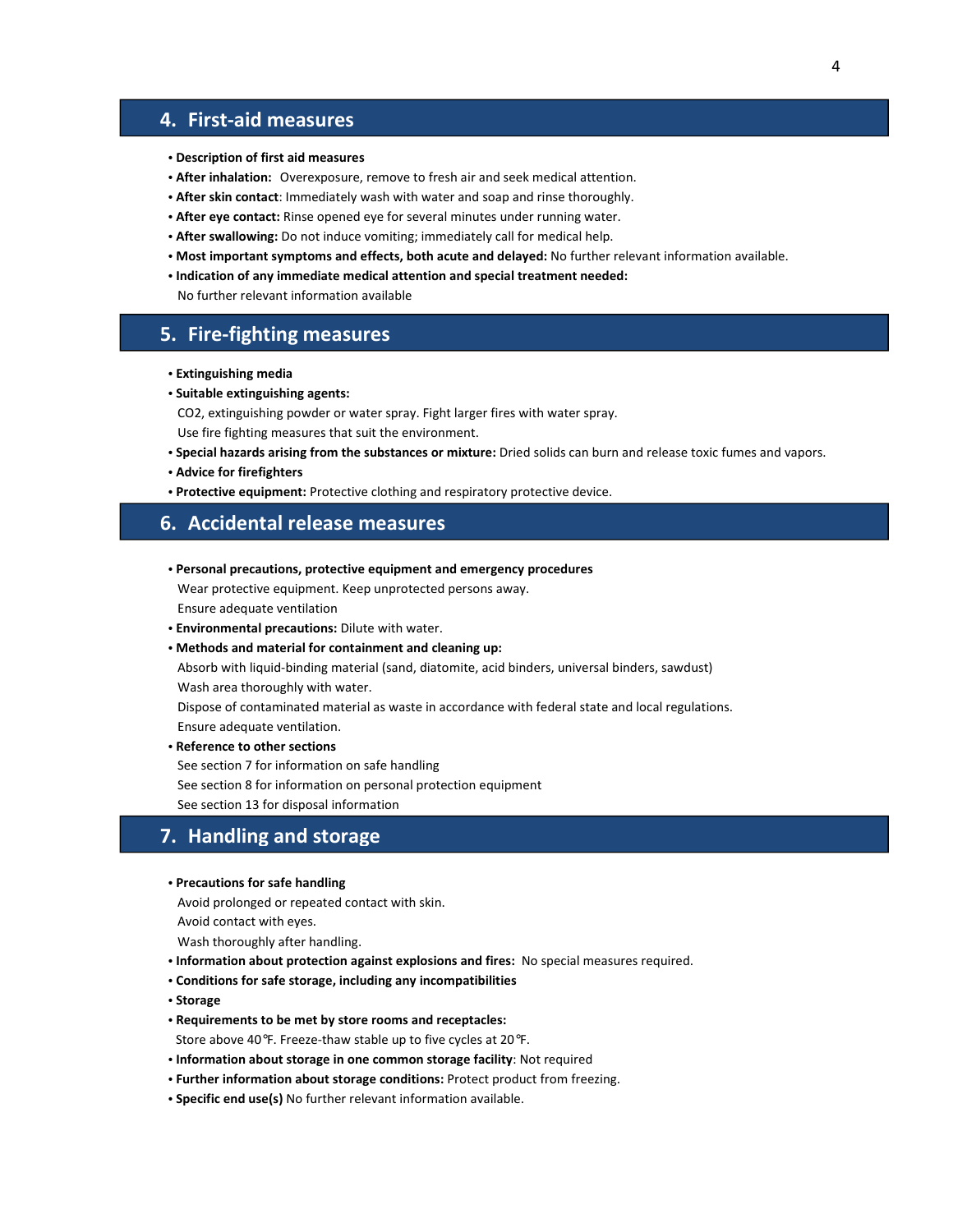# 8. Exposure controls/personal protection

- Additional information about design of technical systems: No further data; see item 7
- **•** Control parameters
- **•** Components with limit values that require monitoring at the workplace:

This product does not contain any relevant quantities of materials with critical values that have to monitor at the workplace.

**•** Additional information: The lists that were valid during the creation were used as basis.

- **•** Exposure controls
- **•** Personal protective equipment (see listings below)
- **•** General protective and hygienic measures:
- The usual precautionary measures for handling chemicals should be followed.
- **•** Breathing equipment: Not necessary if room is well-ventilated
- **•** Protection of hands: Protective gloves

The glove material has to be impermeable and resistant to the product/the substance/ the preparation.

- Material of gloves: natural rubber
- **•** Eye protection: Safety glasses with side shields
- **•** Body protection: Protective work clothing

### 9. Physical and chemical properties

| • Information on basic physical and chemical properties |                                               |
|---------------------------------------------------------|-----------------------------------------------|
| • General Information                                   |                                               |
| • Appearance:                                           |                                               |
| Form:                                                   | Heavy liquid                                  |
| Color:                                                  | white to light beige                          |
| • Odor:                                                 | Acrylic                                       |
| • Odour threshold:                                      | Not determined                                |
| •pH-value at 20°C (68°F):                               | $7.5 - 9.5$                                   |
| • Change in condition                                   |                                               |
| <b>Melting point:</b>                                   | Undetermined                                  |
| <b>Boling point:</b>                                    | 212°F (100°C)                                 |
| • Flash point:                                          | Not applicable                                |
| • Flammability (solid, gaseous):                        | Not applicable                                |
| · Ignition temperature:                                 |                                               |
| <b>Decomposition temperature:</b>                       | Not determined                                |
| • Auto igniting:                                        | Product is not self igniting                  |
| • Danger of explosion:                                  | Product does not present an explosion hazard. |
| • Flammable limits:                                     |                                               |
| Lower:                                                  | Not determined                                |
| Upper:                                                  | Not determined                                |
| • Specific gravity at 20°C (68°F):                      | $1.02 - 1.14$                                 |
| • Relative density:                                     | Not determined                                |
| • Vapour density:                                       | Not determined                                |
| • Evaporation rate:                                     | Slower than ether                             |
| • Solubility in/Miscibility with                        |                                               |
| Water:                                                  | Miscible in water, difficult to mix           |
|                                                         |                                               |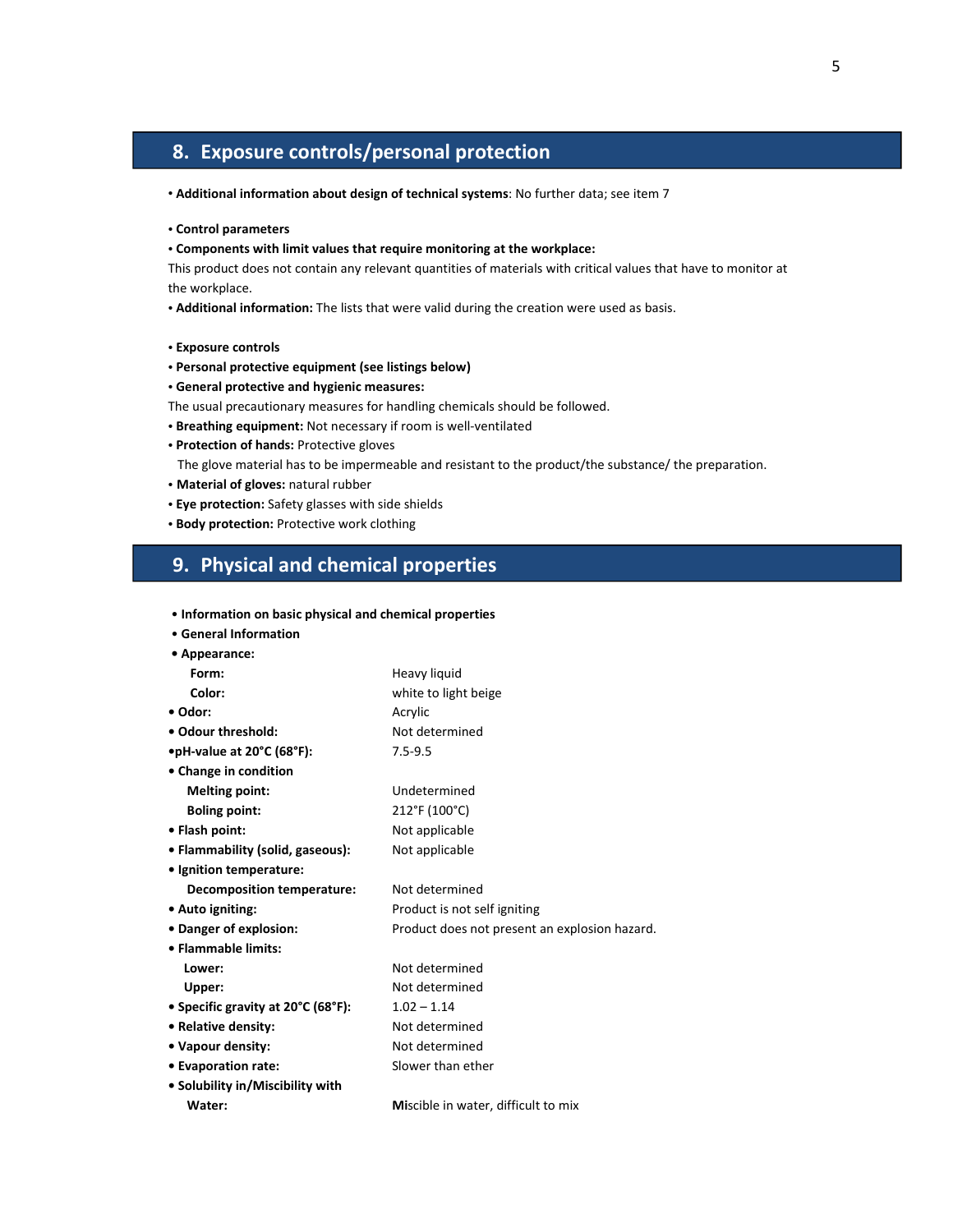- Solvent content:
- Organic solvents: 0.0%
- Water: 31-49%
- 

• Other information: California VOC Compliance: Solvent Free Product SCAQMD Rule 1168: VOC compliant

### 10. Stability and reactivity

- Reactivity
- Chemical stability
- Thermal decomposition/conditions to be avoided: No decomposition if used according to specifications
- Possibility of hazardous reactions: No dangerous reactions known.
- Conditions to avoid: No further relevant information available.
- Incompatible materials: No further relevant information available.
- Hazardous decomposition products: Carbon monoxide and carbon dioxide

# 11. Toxicological information

- Information on toxicological effects
- Acute toxicity:
- Primary irritant effect:
- on the skin: May irritate the skin
- on the eye: May irritate the eye
- Sensitization: No sensitizing effects known.
- Additional toxicological information:

The product is not subject to classification according to internally approved calculation methods for preparations: When used and handled according to specifications, the product does not have any harmful effects according to our experience and the information provided to us.

#### • Carcinogenic categories:

| - Carchiogeriic categories.                             |
|---------------------------------------------------------|
| • IARC (International Agency for Research on Cancer)    |
| None of the ingredients is listed                       |
| • NTP (National Toxicology Program)                     |
| None of the ingredients is listed                       |
| • OSHA-Ca (Occupational Safety & Health Administrations |

None of the ingredients is listed

### 12. Ecological Information

• Toxicity

L

- Aquatic toxicity: No further relevant information available.
- Persistence and degradability: No further relevant information available.
- Bioaccumulative potential: No further relevant information available.
- Mobility in soil: No further relevant information available.
- Other adverse effects: No further relevant information available.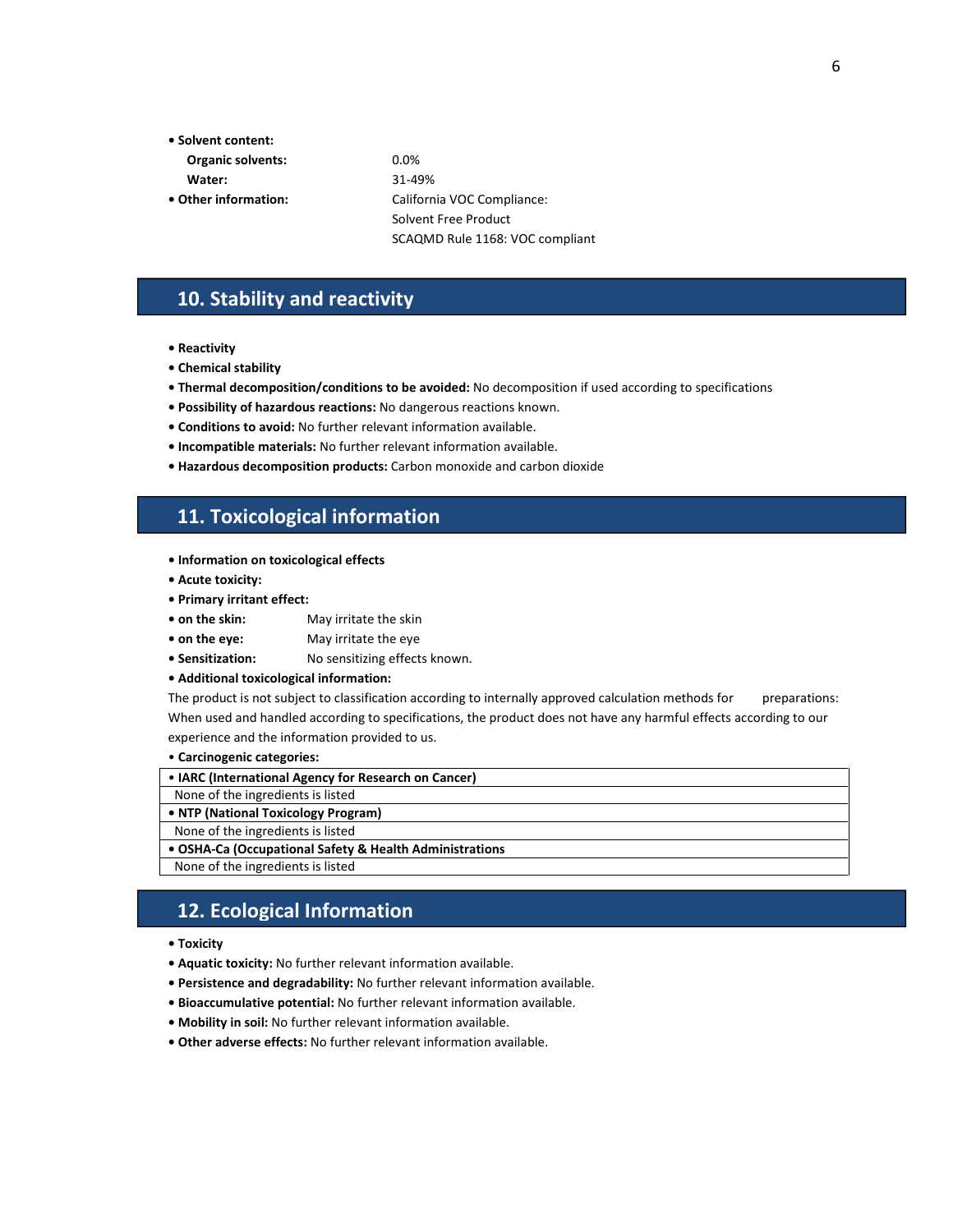# 13. Disposal Considerations

- Waste treatment methods
- Recommendation: Comply with current regulations

•Uncleaned packaging:

• Recommendation: Comply with current regulations.

# 14. Transport information

| • Un-Number                                  |                                                      |
|----------------------------------------------|------------------------------------------------------|
| • DOT, ADR, AND, IMDG, IATA                  | Not regulated                                        |
| • UN proper shipping name                    |                                                      |
| • DOT, ADR, AND, IMDG, IATA                  | Not regulated                                        |
| • Transport Hazard class (es)                |                                                      |
| • DOT, ADR, AND, IMDG, IATA                  |                                                      |
| • Class                                      | Not regulated                                        |
| • Packing group                              |                                                      |
| • DOT, ADR, IMDG, IATA                       | Not regulated                                        |
| • Environmental hazards:                     | Not applicable                                       |
| • Special precautions for user               | Not applicable                                       |
| • Transport in bulk according to Annex II of |                                                      |
| MARPOL73/45 and the IBC Code                 | Not applicable                                       |
| . Transport/Additional information:          | DOT, ADR, IMDG, IATA – Not regulated in transport.   |
|                                              | Not dangerous according to the above specifications. |
| • UN "Model Regulation":                     |                                                      |

# 15. Regulatory information

- Safety, health and environmental regulation/legislation specific for the substance or mixture
- Sara

| • Section 355 (extremely hazardous substances):                                            |
|--------------------------------------------------------------------------------------------|
| None of the ingredients is listed                                                          |
| • Section 313 (Specific toxic chemical listings):                                          |
| None of the ingredients is listed                                                          |
| • TSCA (Toxic Substances Control Act):                                                     |
| All components of this product are on the TSCA Inventory or are exempt from TSCA Inventory |
| requirements,                                                                              |
| • Proposition 65                                                                           |

• Chemicals known to cause cancer:

None of the ingredients is listed

• Chemicals know to cause reproductive toxicity:

None of the ingredients is listed

#### • (DSL) Canada Domestic Substance List

All components of this product are on the DSL (Canada Domestic Substance list) or are exempt from SDL requirements